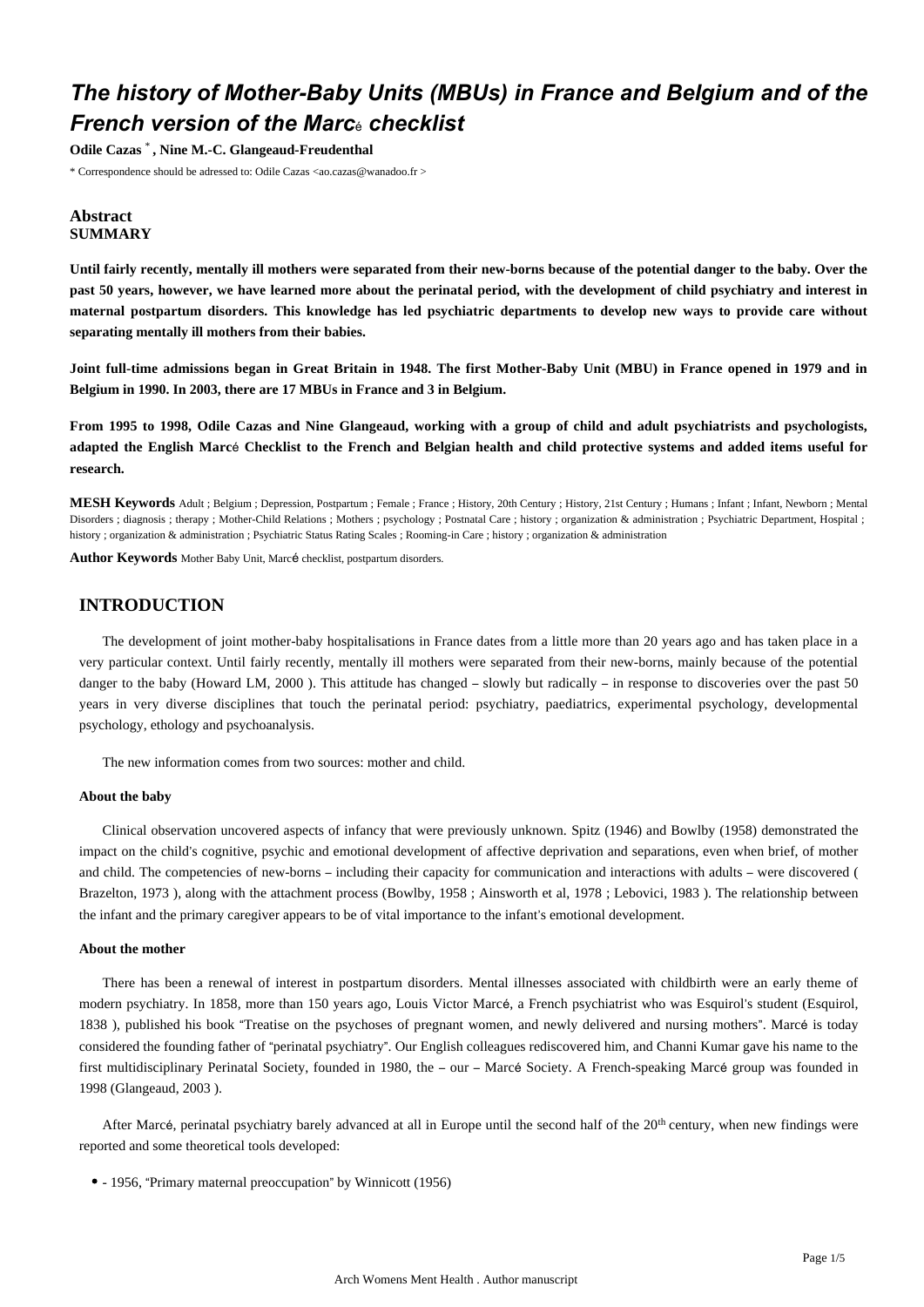- 1961, "The mother and child in postpartum psychosis" by Racamier, a French psychiatrist and psychoanalyst. He occasionally admitted mothers and their babies together into an adult psychiatric department, on the grounds, he said, that "optimal therapy is impossible without the presence of the infant". (Racamier et al, 1961 )

- 1962, Bion wrote about the mother's "capacity for reverie" and how she "contains" the baby's emotions and anxieties (Bion, 1962 ).

- 1968, Pitt published "Atypical depression following childbirth", the first description of postnatal depression and 'the Blues' (Pitt, 1968 ).

Ample research thus demonstrates that postpartum disorders interfere with optimal mothering (Beetschen et al, 1978 ; Cazas et al, 1999 ). In the postpartum period, many mentally ill mothers have difficulty responding to their infants' cues. These disorders frequently cause the separation of mother and baby (Howard, 2000 ). In this situation, dilemmas arise for each member of the dyad:

- How can a woman become a mother if her baby is not physically present?
- How can a baby become attached to her mother, if it is not the mother who is providing her daily care?

Concern about these issues led mental health units in some countries to develop new ways to provide care for the mentally ill mother without separating her from her baby. The full-time mother- baby unit is one setting among many others; one aspect of a broader approach to perinatal services.

## **HISTORY OF JOINT MOTHER-BABY ADMISSIONS IN EUROPE**

Chronologically, for historical reasons, Great Britain has pioneered in the perinatal area. This began in the very particular setting of England after the Second World War. The evacuation that moved children out of London during the Blitz revealed the harmful effects of separating families (Bowlby et al, 1956 ). Thereafter it became routine practice to admit mothers and young children together to paediatric hospitals.

This practice facilitated the first joint psychiatric admission of a mother and baby, in 1948, for a woman suffering from non-psychotic depression. Gradually, in the years that followed, women with all kinds of mental illnesses related to childbearing were admitted (Main, 1958 ; Baker et al, 1961 ) to special units set up in adult psychiatric departments (Kumar, 1995 , 1997 ; Oates, 1996 ).

In France, joint full-time admissions first took place in 1960; they were only occasional and in only one psychiatric hospital near Paris – Racamier's patients, as we noted above. The first dedicated Mother Baby Unit was opened in 1979 in Créteil, near Paris, in a child psychiatry unit: 3 beds, 3 cots (Isserlis et al, 1980 ). A year later, the next opened in another Paris suburb, Villejuif, in a general psychiatric department (Cazas et al, 1990 ; Cazas, 2002 ). More units opened over the next two decades – most recently in 2002. There are currently 17 MBUs in France – 6 in the Paris area and 11 scattered around the rest of the country (Sutter et al, 1998 ). Three MBUs in Belgium have been providing joint full-time hospitalisation since the 1990s but one closed last year.

The paper by Glangeaud et al in this issue describes the distribution of the diagnoses of the women admitted to these units. The MBUs may admit very disturbed women in acute severe depressive, manic or other psychotic episodes. The mother would have been admitted in any case, either with or without her baby. In some units, the baby is not admitted until the acute stage of the mother's illness has passed, that is, not until the mother can pay a minimal level of attention to the baby.

Maternity units may be alerted to the mother's illness by a dysfunction in the mother-child interaction and early disturbances in attachment and refer the pair to a specialised MBU. Mothers may suffer from personality disorders, "borderline, narcissistic" disorders with parenting difficulties, histories of affective deprivation and/or sexual abuse as children, and milder sub- syndromic depression. The latter is relatively frequent during the postpartum period, even though most cases are not considered to require hospitalisation. Nevertheless, they may have an impact on the mother's interaction with the baby (Murray, 1992 ).

## **Characteristics of MBUs in France and Belgium**

The style and philosophy of management and the length of stay vary greatly throughout France and Belgium, both for joint admissions and for post-discharge arrangements (Glangeaud et al in this issue). Practices differ from unit to unit. The observation may focus more on the mother, the baby or their interaction. All are administratively associated with a general psychiatric, child psychiatric or paediatric unit.

#### **Practical setting: Staff and location**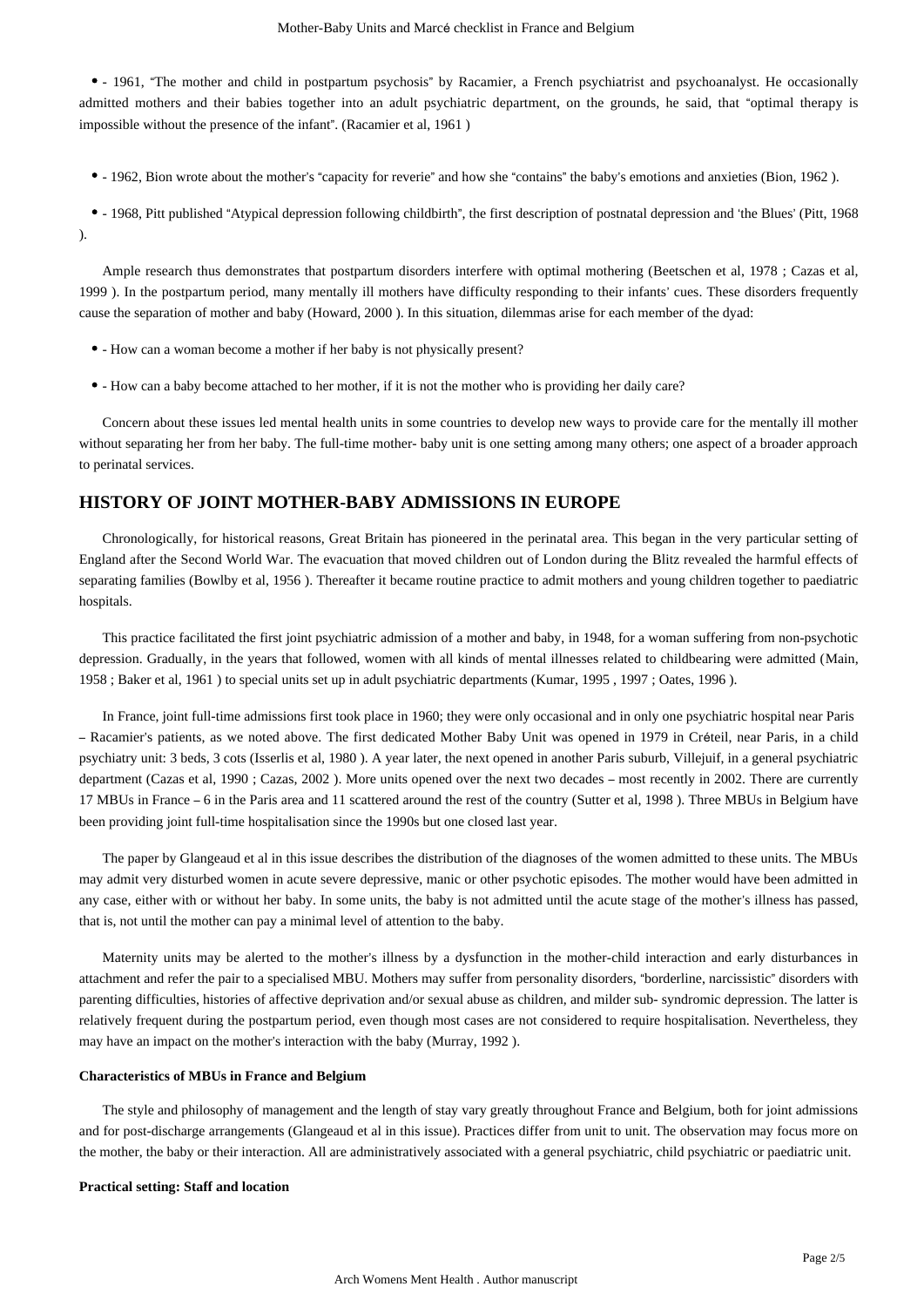The size of the units ranges from 2 to 15 beds, 2 – 15 cots, that is, 8 to 15 dyad admissions a year by unit, for 150 joint admissions a year in France, and 20 in Belgium (Glangeaud et al in this issue). The largest MBUs, with 6 or more beds, justify a separate unit, with multidisciplinary specialists and specially trained staff. Some smaller MBUs have their own designated nurse but can also draw on the nurses from the main ward when necessary. The nurse needs appropriate training, special skills and understanding to be able to care for the women and the babies at this period of their lives. Others provide "facilities", that is, occasional mother and baby beds without any special nurse for the baby. The implicit assumption is that some baby care will be performed by the staff when the mother cannot.

Some MBUs take the form of an annexe to a general psychiatry ward or a child psychiatry unit: a few rooms are set aside. One MBU in France and one in Belgium are located in paediatric hospitals. Some are located in purpose-built units separate from the psychiatric ward, sometimes near a paediatric department or a maternity hospital. One is located in an urban mixed-use building rather than a hospital. One unit in France and one in Belgium also admit partners and older children. One unit admits women during pregnancy and after childbirth.

Two units are open only during the week. On Friday evening, mother and child, together or not, must leave; they may stay with the extended family, or on a psychiatric or a paediatric ward, at a foster home or with a foster care family. They return on Monday morning. Length of stay in the different units is reported in another paper in this issue, by Glangeaud et al.

#### **The status and management of MBUs**

The status of MBUs in France and Belgium is precarious for a variety of reasons: money, interest of doctors, the children's status, size of the unit, etc. Perinatal psychiatric services have limited resources. Two MBUs closed down completely for a few years, mainly but not only for financial reasons. Both are again operational, although one has been converted into a less costly day-care hospital.

The survival of these units also depends on the continuing interest of a particular consultant or department chief; and the unit may close when that person leaves. These units are the fruit of local decisions: human and institutional resources available at a given moment, a doctor with a special interest, and a hospital director sensitive to the problem. So far, their creation has not involved any overall vision or real assessment of needs; this explains their totally random distribution throughout the country. Today, however, perinatal care has become an official public health priority in France, and MBUs should thus become a part of a general policy, a network built up around the birth process.

Another issue, also related to costs, is the status of children on the ward. Sometimes the baby is considered a patient, just as the mother is, and the national health insurance fund accordingly provides reimbursement for both. In those cases, experts in infant care and early mother-infant relationships work at the unit and care for the children. In other MBUs, set up in adult psychiatric departments, the infants are often considered "healthy relatives" who simply accompany their ill mother. They are not patients themselves, but simply a vital component of their mothers' treatment. There is then no funding available for their health care. Moreover, other difficulties may arise, because the nurses must divert time and effort from other duties to care for the mother and baby.

In France most units are run by child psychiatrists, often psychoanalysts by training, and very concerned about the quality of the mother-infant bond. Some units are managed by adult general psychiatrists, as in England. Three are jointly administered by two psychiatrists, one specializing in children and the other in adults.

#### **Elsewhere in the world**

Joint mother-baby hospitalisation in psychiatric units remains relatively rare outside the United Kingdom (see paper in this issue by Salmon et al), Australia (see paper in this issue by Buist et al; Barnett, 1996 ) and New Zealand (see paper in this issue by Wilson et al). There are some MBUs in Europe outside France and Belgium: one in the Netherlands since 1995 (Klompenhouwer et al, 1991 ), and another in Germany since 1999 (Deneke, 1999 ; NicolaÏ et al, 2002 ). A unit will also be opening shortly in Luxembourg. Such units have opened only very rarely in the United States (Wisner et al, 1996 ) and Canada (Stewart, 1989 ), and, as far as we know, they have all closed, for financial reasons (related to budgets, inadequate health insurance reimbursement, and malpractice insurance rates).

Why has this care arrangement taken root in Great Britain, and then later in France, Belgium, Australia and New Zealand, but not spread elsewhere? The reason is not clear, since the prevalence of postpartum disorders does not differ among countries. Part of the explanation may be the absence of controlled clinical trials of this type of management and thus the lack of evidence of its superiority over the traditional psychiatric admission of the mother alone. In any case, most often, mothers, families, and caregivers express great satisfaction with this experience (Brockington, 1996 ).

## **THE HISTORY OF THE FRENCH VERSION OF THE MARC**É **CHECKLIST**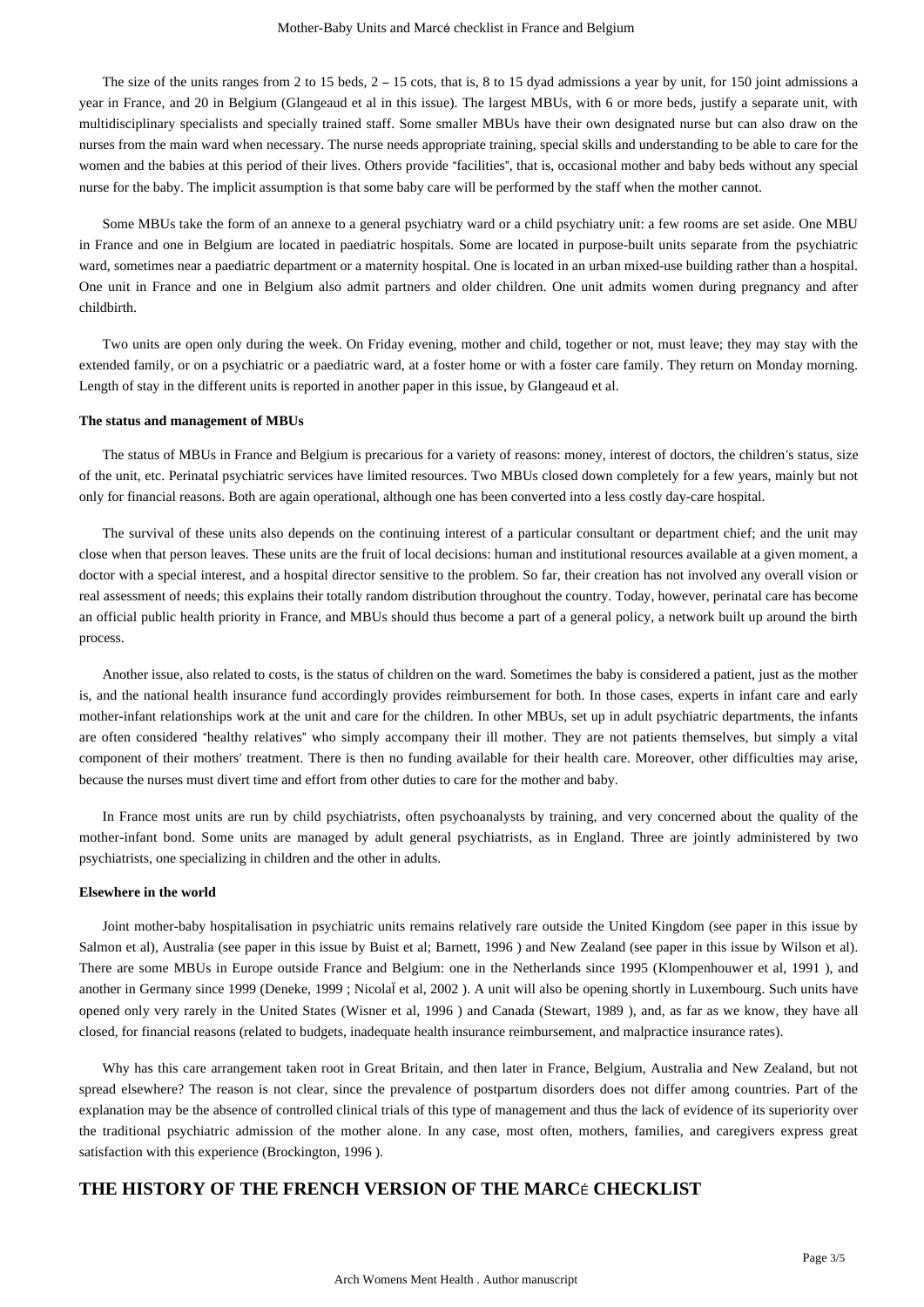MBUs must evaluate the services they provide. This means that they must introduce into their practice standardised files that record common variables that are both easy to use and useful, in order to set up sufficiently large cohorts. This requires collaboration between clinical departments and research teams.

At the 1996 meeting of the Marcé Society in London, Louis Appleby and Trevor Friedman presented the Marcé Clinical Checklist, which became the framework for a national system of data collection on mother and baby admissions in Great Britain.

With the consent of L. Appleby and the advice of C. Kumar, N. Glangeaud, a researcher in psychology and Odile Cazas, a psychiatrist for adults – translated this questionnaire into French and adapted it for use in France and Belgium (Glangeaud-Freudenthal and al, 1999 ). This translation was discussed and modified at monthly meetings of a group of colleagues working in French and Belgian MBUs (Glangeaud-Freudenthal et al in this issue). It was decided to retain all the series of items found in the English version, because a common instrument facilitates international comparisons.

Some items nonetheless had to be modified to adapt them to the organization of mental health services and the laws governing mother-baby hospital admissions. Child protection agencies and children's courts are different in France and Britain, and these differences can affect care in MBUs, especially when a baby is separated from its very mentally ill mother (Durand et al, 2000 , Lerminiaux, 2000 ). The underlying concepts include the balance between the child's best interests (including development, safety and welfare) and the rights of the biological parents, and the formalities involved in each country for foster care and adoption (Daguerre, 1999 ).

Some items were added to collect additional information that seems to us important to the mother's psychopathology.

Psychological theory attributes an important role to the line of filiation, with inter-generational elements in the formation of the self ( Lebovici, 1992 ). When a child is born, mother and father set out to seek their own history; the child they once were. The child is perceived by the parents across the conflicts they once had with their own parents. For this reason, we systematically ask the mother questions about her own childhood and adolescence: quality of maternal care (foster care, placement within the extended family; adoption), important life events and trauma, such as parental separation, severe physical or mental disease, or death, and harm to the child, through neglect, and abuse.

Dysfunction of mother-baby interaction was added to the list of primary purposes of admission, as it can be a reason for admission in France and in Belgium.

Mother's pathology is more detailed and we have added a separate code for an "acute transitory delusional episode", the French "bouffé e délirante aigue" option not offered in the existing classifications that, we feel, do not allow clear coding for the acute mixed atypical postpartum psychosis commonly seen by those who treat severe postpartum disorders.

In addition to the informal English Marcé list of maternal pathologies, we also collect the maternal psychiatric diagnosis according to the International Classification of Diseases (ICD 10), which is widely used for health service statistics in Europe and Australia.

Questions about substance abuse now clearly distinguish alcohol, drugs, and tobacco, because their outcomes can differ widely.

In the part of the questionnaire about "Harm to the child", we differentiate child neglect from child abuse, which may arise in a different context and may lead to different or more urgent decisions to protect the child.

Information is collected about the partner and/or the baby's father if different from the partner, about traumatic events in his childhood, his own pathology, with questions similar to those described above for the baby's mother (Poinso et al, 1998 ).

Sixteen of the 20 French and Belgian MBUs began in 1999 to complete this French version of the Marcé Clinical Checklist for every joint admission and contribute to the Franco-Belgian Marcé data collection (see some analysis of this data base in the paper from Glangeaud et al in this issue).

As we are especially interested in the mother-baby interaction, we have also added an instrument to assess the baby, so that we can also focus on the baby; otherwise the mother's disorder may be so salient that it prevents the nurses from seeing the baby. The observation of mother-baby interactions has therefore become a large part of the work of the nursing staff, and an instrument has been developed to collect these observations weekly (Durand et al, 1999 ). This child file was presented in 1998 at a biennial Marcé Society meeting in Iowa. It has since been discussed further and revised by a working group of psychiatrists, child psychiatrists, psychologists and researchers working in MBUs. It has been tested in several French and Belgian MBUs. Six units use it routinely at this time and results were discussed in a workshop at the 2002 WAIMH biennial meeting in Amsterdam. (abstracts unpublished as yet).

# **IN CONCLUSION**